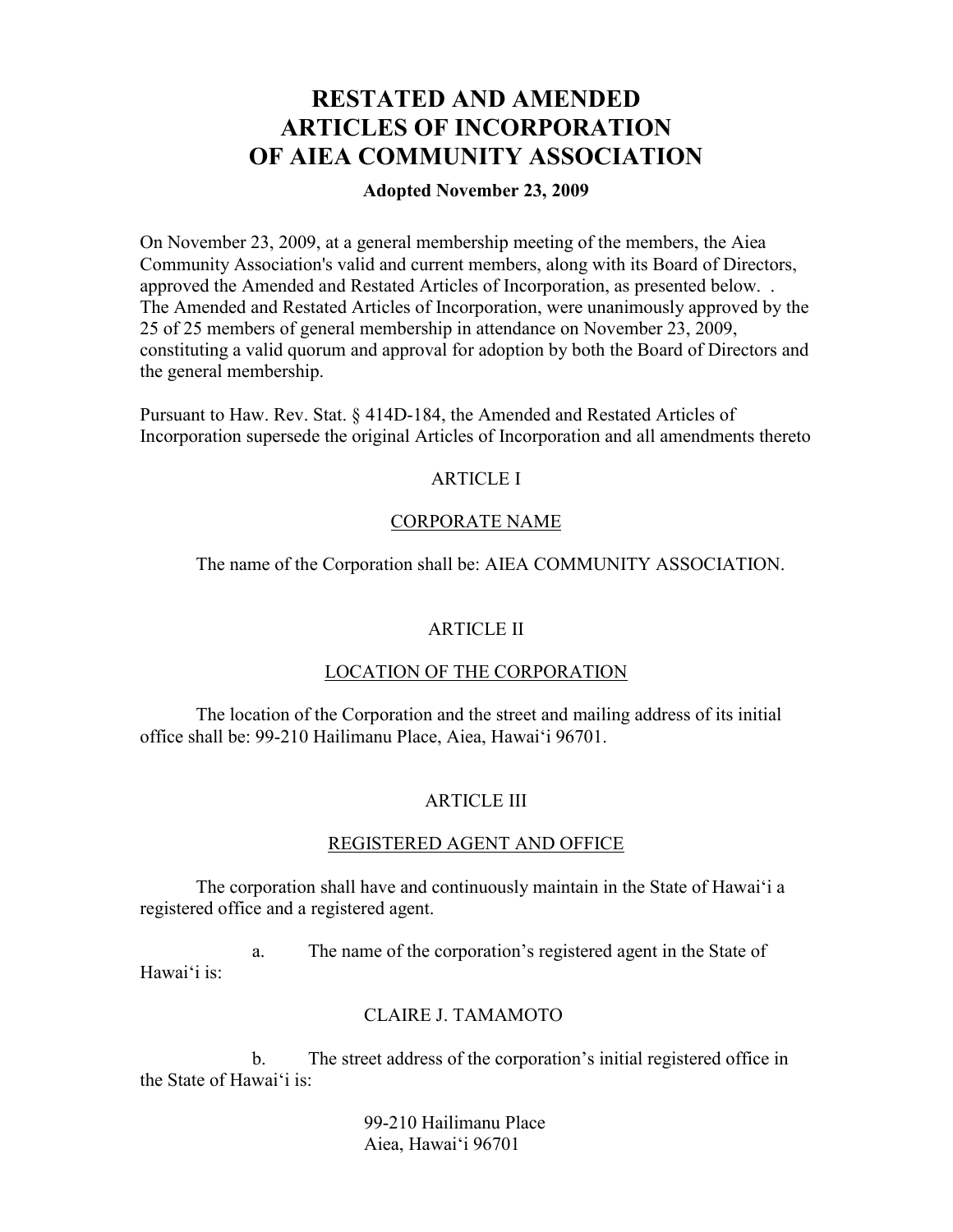#### ARTICLE IV

#### **MEMBERS**

The Corporation shall have members. Membership shall be open to any person residing in the state of Hawai'i.

## ARTICLE V

#### CORPORATE PURPOSES

Section 5.1 Purposes. The Corporation shall be organized for the following purposes:

(1) To promote the common interests and the general welfare of the residents, business, and visitors of Aiea;

(2) To engage in community development activities (which may include housing and economic development activities) which are intended to lead to an improvement of the physical, economic or social environment of its geographic area of operation by addressing one or more of the critical problems of the area with attention to the needs of persons with low income. These activities shall be undertaken primarily, but not exclusively, in the Corporation's geographic area of operation, as more particularly described for the Aiea Neighborhood Board No. 20, found in Section 2-16-220, Neighborhood Geography, City and County of Honolulu, Office of the Managing Director, Neighborhood Commission, Chapter 16, or as may be amended from time to time. *See* [http://www.honolulu.gov/nco/2008nplan.htm.](http://www.honolulu.gov/nco/2008nplan.htm) Nothing in this paragraph shall allow this organization to carry on any activities not permitted to be carried on by an organization exempt from Federal and state income tax under Section 501(c)(3) of the Internal Revenue Code of 1986, or the corresponding provision of any future Unity State Internal Revenue law; and

(3) To exercise all powers enumerated in Section 414D-52 of the Haw. Rev. Statutes, for charitable, scientific, literary, religious, or educational purposes, within the meaning of Section 501(c)(3) of the Internal Revenue Code of 1986 (or the corresponding provision of any future United States internal revenue law).

Section 5.2 Restrictions. No part of the net earnings of the corporation shall inure to the benefit of, or be distributable to its members, trustees, officers, or other private persons, except that the corporation shall be authorized and empowered to pay reasonable compensation for services rendered and to make payments and distributions in furtherance of the purposes set forth in the purpose clause hereof. No substantial part of the activities of the Corporation shall be the carrying on of propaganda, or otherwise attempting to influence legislation. The Corporation shall not participate in or intervene in (including the publication or distribution of statements) any political campaign on behalf of any candidate for public office. The term "funds of the Corporation" used herein, shall mean and include any properties and moneys held by the Corporation, including any income accumulated by the Corporation and any proceeds from the sale of any properties sold or otherwise disposed of by the Corporation.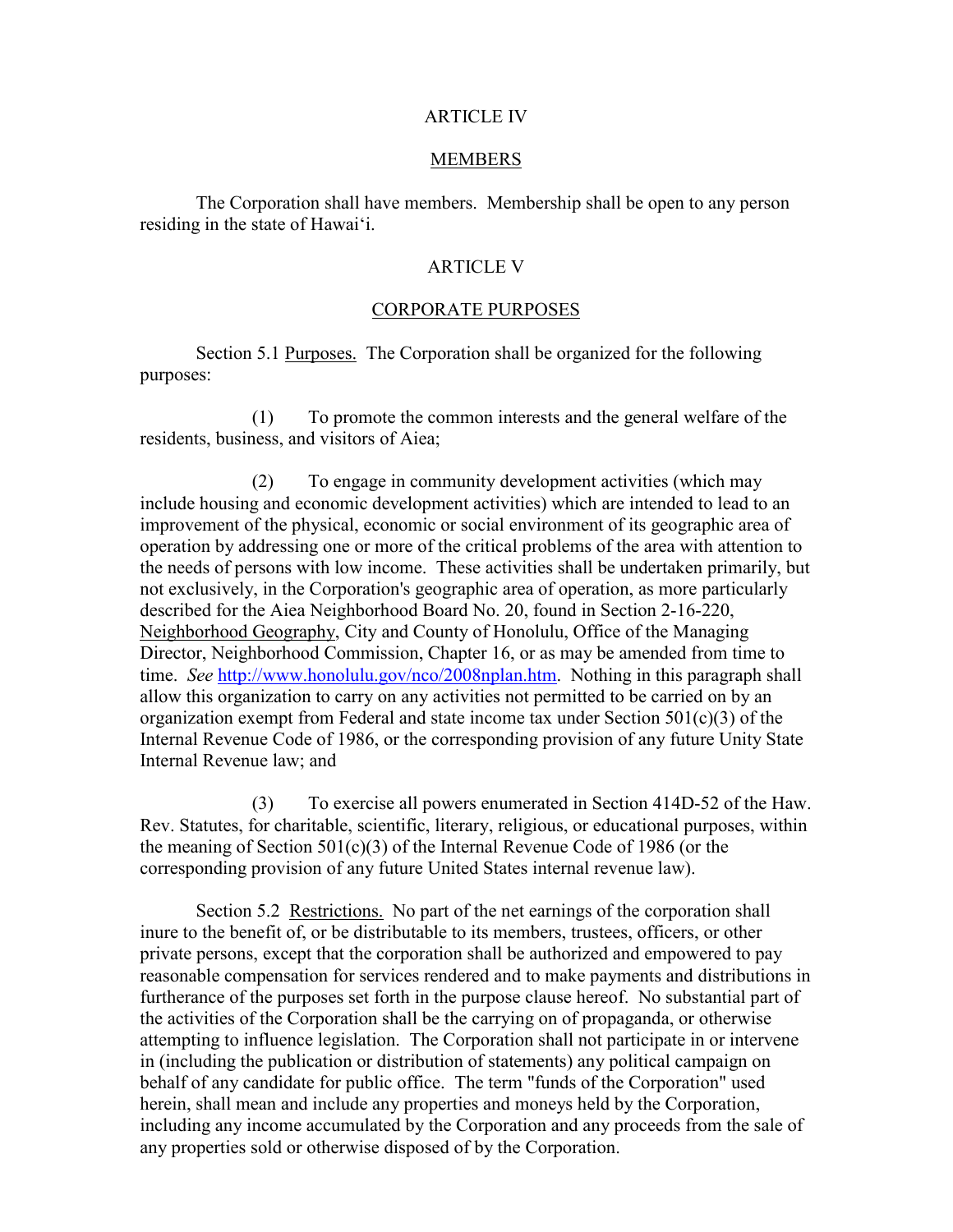Notwithstanding any other provision of these Articles, the Corporation is organized and shall be operated exclusively for charitable, scientific, literary, religious, or educational purposes, as a nonprofit corporation and the Corporation shall not carry on any activities not permitted to be carried on:

(1) By a corporation exempt from federal income tax under Section  $501(c)(3)$ of the Internal Revenue Code of 1986 (or the corresponding provision of any future United States internal revenue law); or

(2) By a corporation contributions to which are deductible under Section  $170(c)(2)$  of the Internal Revenue Code of 1986 (or the corresponding provision of any future United States internal revenue law).

## ARTICLE VI

#### CORPORATE POWERS

The Corporation shall have and possess all the powers permitted to nonprofit corporations under 414D-52 of the Haw. Rev. Statutes and other laws and applicable regulations of the State of Hawai'i.

## ARTICLE VII

# LIABILITY AND INDEMNIFICATION OF OFFICERS, DIRECTORS, EMPLOYEES AND AGENTS

Section 7.1 No Liability to Corporation. No director, officer, employee or other agent of the Corporation and no person serving at the request of the Corporation as a trustee, director, officer, employee or other agent of another corporation, partnership, joint venture, trust or other enterprise and no heir or personal representative of any such person shall be liable to the Corporation for any loss or damage suffered by it on account of an action or omission by such person as a trustee, director, officer, employee or other agent if such person acted in good faith and in a manner reasonably believed to be in or not opposed to the best interests of this Corporation, unless with respect to an action or suit by or in the right of the Corporation to procure a judgment in its favor such person shall have been adjudged to be liable for negligence or misconduct in the performance of his or her duty to this Corporation.

#### Section 7.2 Indemnity.

(1) The Corporation shall indemnify each person who was or is a party or is threatened to be made a party to any threatened, pending or completed civil, criminal, administrative or investigative action, suit or proceeding (other than an action by or in the right of the Corporation), by reason of the fact that such person is or was a director, officer, employee or agent of the Corporation or is or was serving in such capacity at the request of the Corporation in any other corporation, partnership, joint venture, trust or other enterprise, against expenses, attorneys' fees, judgments, fines and amounts paid in settlement, actually and reasonably incurred by such person in connection with such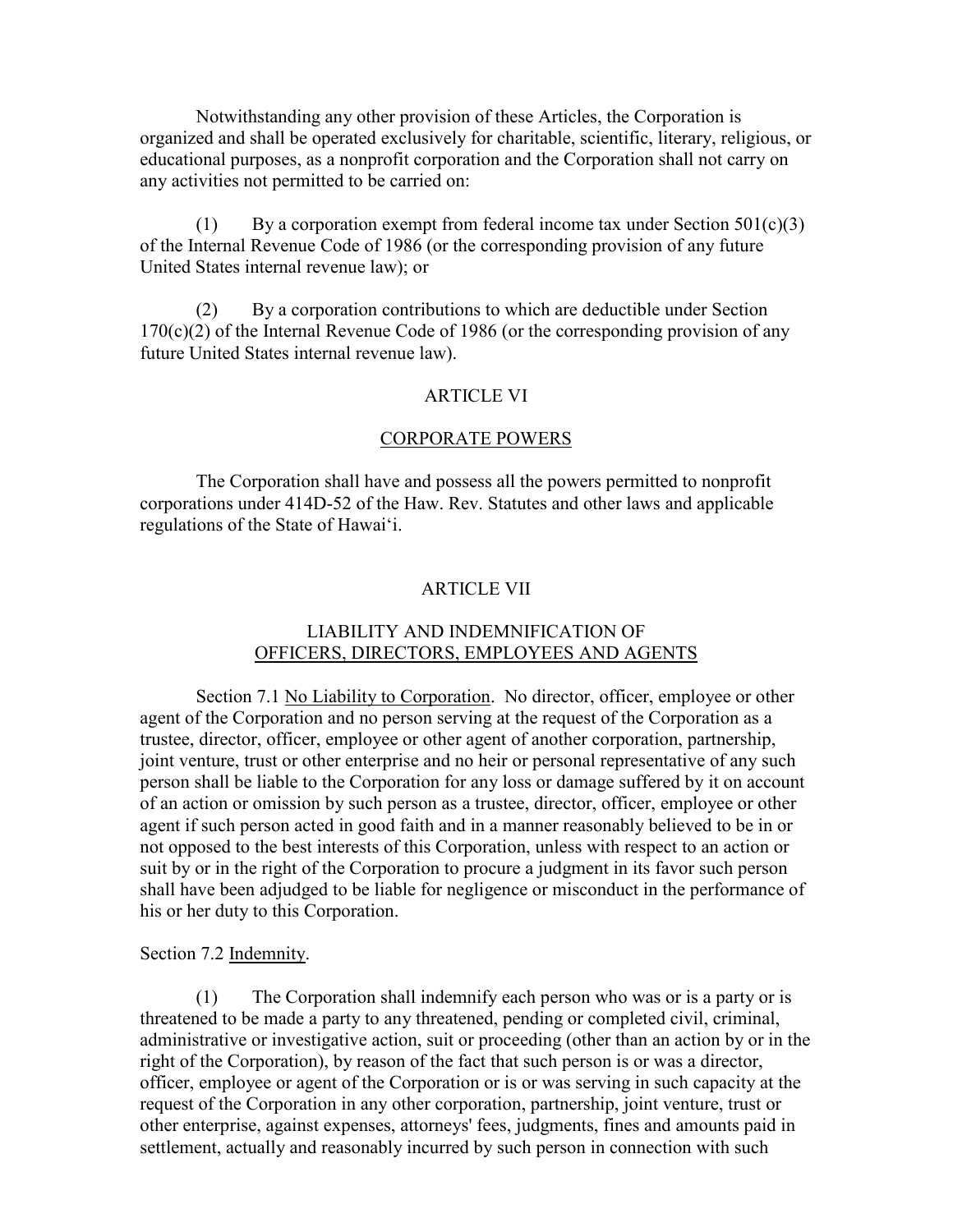action, suit or proceeding, if such person acted in good faith and in a manner he or she reasonably believed to be in or not opposed to the best interests of the Corporation, and, with respect to any criminal action or proceeding, had no reasonable cause to believe his or her conduct was unlawful. The terminating of any action, suit or proceeding by judgment, order, settlement, conviction, or upon a plea of nolo contendere or its equivalent, shall not, of itself, create a presumption that such person did not act in good faith and in a manner which such person reasonably believed to be in or not opposed to the best interests of the Corporation and, with respect to any criminal action or proceeding, had reasonable cause to believe that his or her conduct was unlawful.

(2) The Corporation shall indemnify each person who was or is a party or is threatened to be made a party to any threatened, pending or completed action, suit or proceeding by or in the right of the Corporation by reason of the fact that such person is or was a director, officer, employee or agent of the Corporation or is or was serving in such capacity at the request of the Corporation in any other corporation, partnership, joint venture, trust or other enterprise against expenses and attorneys' fees actually and reasonably incurred by such person in the defense or settlement of such action or suit if such person acted in good faith and in a manner he or she reasonably believed to be in or not opposed to the best interests of the Corporation; provided that no indemnification shall be made in respect of any claim, issue, or matter as to which such person is adjudged to be liable for negligence or misconduct in the performance of his or her duty to the Corporation unless and only to the extent that the court in which such action or suit was brought determines upon application that, despite the adjudication of liability but in view of all circumstances of the case, such person is fairly and reasonably entitled to indemnity for such expenses and attorneys' fees which such court deems proper.

(3) To the extent that a person seeking indemnification under Section 7.2(l) or 7.2(2) above has been successful on the merits or otherwise in defense of any action, suit or proceeding, or any claim, issue or matter therein, the Corporation shall indemnify such person against expenses and attorneys' fees actually and reasonably incurred in connection therewith.

(4) The Corporation shall make indemnification payments to or on behalf of the person seeking them only if authorized in the specific case upon a determination that indemnification of such person is proper because such person meets the applicable standards of conduct set forth in Section 7.2(1) or 7.2(2) above. Such determination may be made (1) by the Board of Directors by a majority vote of a quorum consisting of directors who were not parties to such action, suit or proceeding, or (2) if such quorum is not obtainable, or if a quorum of disinterested directors so directs, by independent legal counsel in a written opinion to the Corporation, or (3) by the court in which such action, suit or proceeding was pending upon application made by the Corporation or the person seeking indemnification or the attorney or other person rendering services in connection with the defense, whether or not such application is opposed by the Corporation.

(5) The Board of Directors shall authorize payment in advance of final disposition of an action, suit or proceeding for the expenses and attorneys' fees incurred by a person seeking indemnification under Section 7.2(l) or 7.2(2) above, provided that such person delivers a written undertaking to repay such amount unless it is ultimately determined that such person is entitled to be indemnified under this Section 7.2.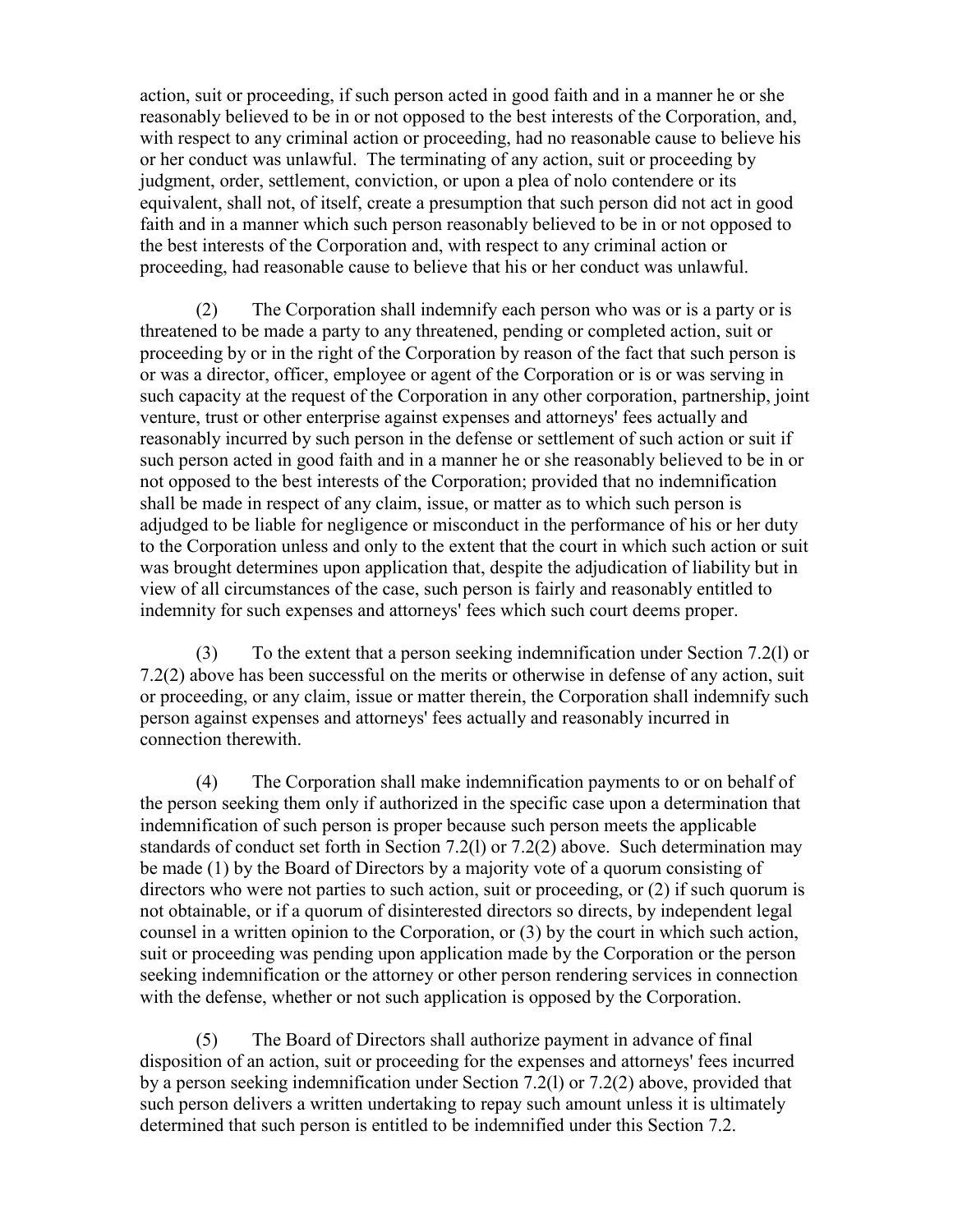(6) The indemnification provided by this Section 7.2 shall not be deemed exclusive of any other rights to which those seeking indemnification are entitled under any bylaw, agreement, vote of disinterested directors or otherwise, both as to action in a person's official capacity and as to action in another capacity while holding such office, and shall continue as to a person who ceases to be a director, officer, employee or agent and shall inure to the benefit of his or her heirs, executors and administrators.

(7) The Corporation may purchase and maintain insurance on behalf of any person described in Section 7.2(l) or 7.2(2) above against any liability asserted against or incurred by such person in any such capacity or arising out of his or her status as such, whether or not the Corporation would have the power to indemnify the person against such liability under this Section 7.2.

(8) This Section 7.2 shall be effective with respect to any person who is a director, officer, employee or agent of the Corporation or is serving in such capacity at the request of the Corporation in any other corporation, partnership, joint venture, trust or other enterprise, at any time on or after the effective date of these Articles of Incorporation with respect to any action, suit or proceeding pending on or after that date against such person based upon his or her acting in such capacity before or after that date

## ARTICLE VIII

#### NON-PROFIT

The Corporation is not organized for profit and it will not issue any stock, and no part of its assets, income, or earnings shall be distributed to its directors or officers, except for services actually rendered to the Corporation; provided, however, that the Corporation shall be empowered to make payments and distributions in furtherance of the purposes for which it is organized and operated.

# ARTICLE IX

## CORPORATE LIABILITY

The property of the Corporation shall alone be liable in law for the debts and liabilities of the Corporation. The officers and directors of the Corporation shall incur no personal liability for said debts and liabilities by reason of such position.

# ARTICLE X

# CORPORATE DISSOLUTION

If the Corporation shall cease to exist or shall be dissolved, all property and assets of the Corporation of every kind, after payment of its just debts, shall be distributed only to one or more public agencies, organizations, corporations, trusts or foundations having like purposes and organized and operated exclusively for charitable, scientific, literary, religious or educational purposes, no part of whose assets, income or earnings may be used for dividends or otherwise withdrawn or distributed to or inure to the benefit of any private individual and the activities of which do not include participation or intervention